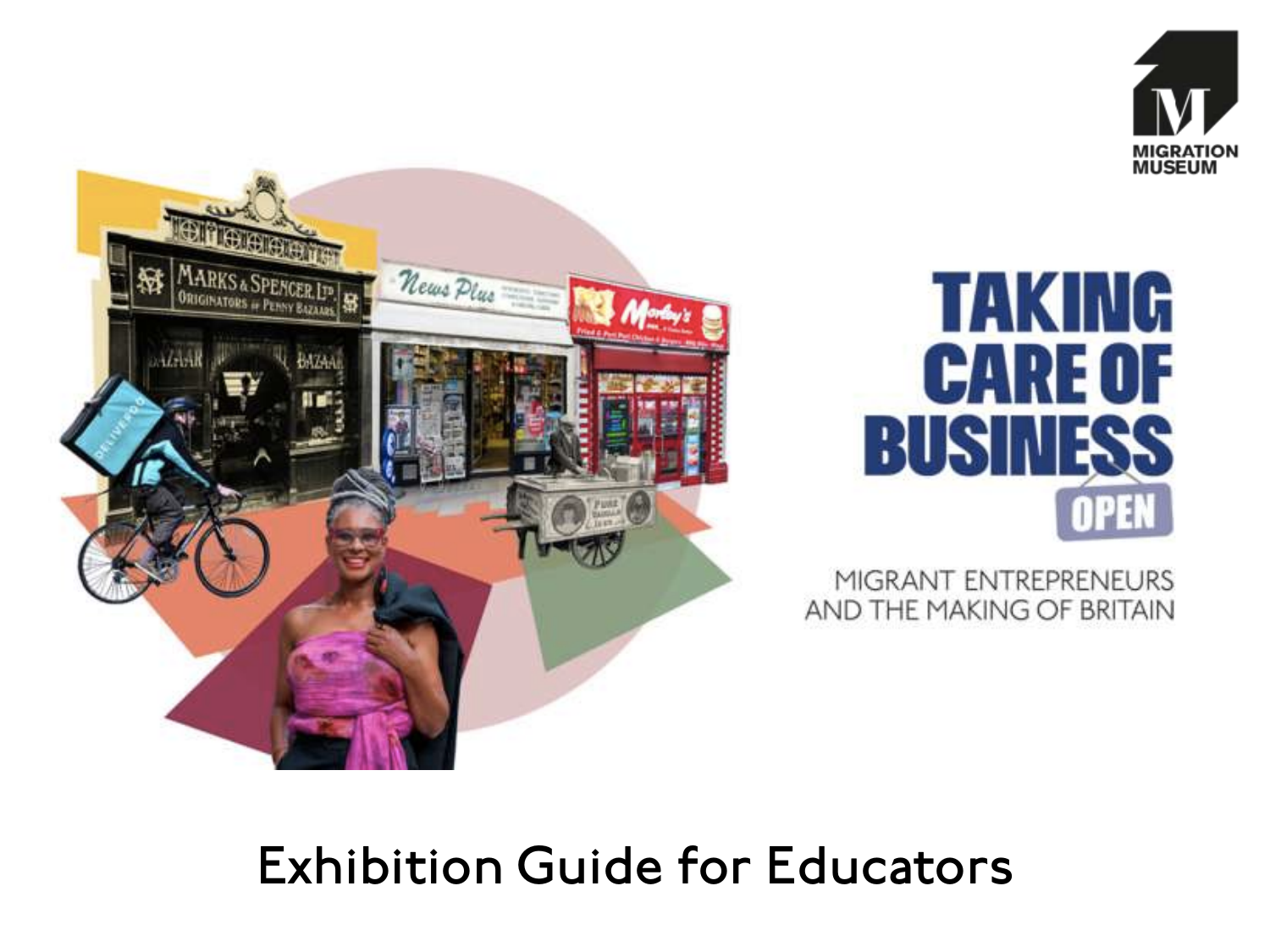### Contents

| Introduction                      | 3             |
|-----------------------------------|---------------|
| <b>Activity Trails</b>            | 5             |
| <b>Exploring with Early Years</b> | 7             |
| Exploring with primary students   | 8             |
| Map                               | 9             |
| The Cafe and Takeaway             | $ 0\rangle$   |
| Restaurants                       | $\mathcal{L}$ |
| The Salon                         | 12            |
| Tech Zone                         | 13            |
| Leisure                           | 4             |
| What Would You Do?                | 15            |
| Lewisham High Street              | 16            |
| Corner shop                       | 7             |
| Home Goods                        | 18            |
| Cash Machine                      | 19            |
| The Boutique                      | 20            |
| Migrant Makers Market             | 21            |
| <b>Historical Stories</b>         | 22            |
| Other resources                   | 23            |

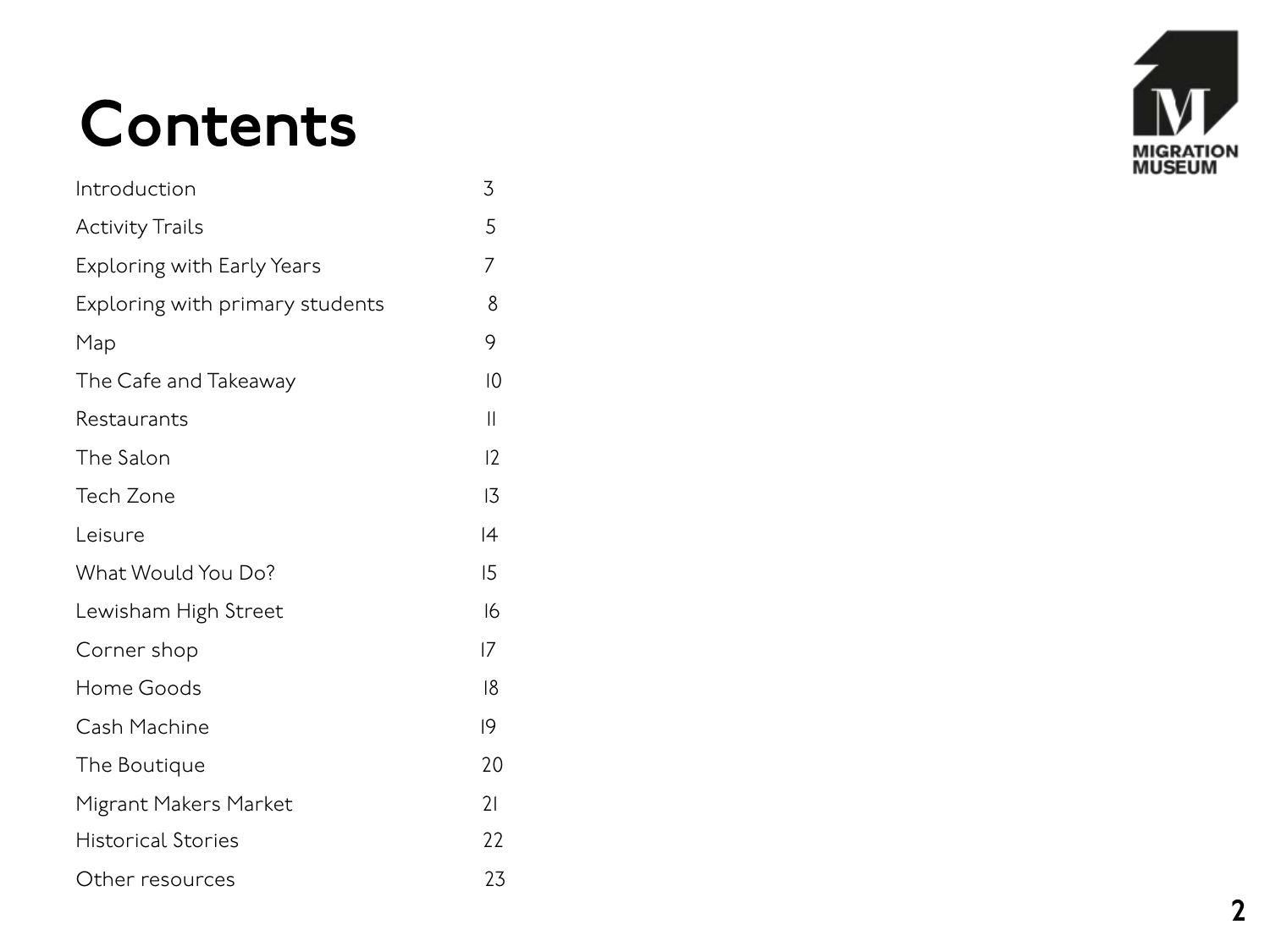### Introduction



Taking Care of Business is an immersive exhibition inviting you and your students to explore the impact migrant owned and run businesses and products have on all of our lives – from the food that we eat to the clothes we wear, the apps on our phones to the products in our homes.

The exhibition features hundreds of personal stories of migrants who have set up businesses – from corner shops to tech giants – that have transformed Britain. Entrepreneurship has always been at the heart of the immigrant experience – sometimes out of choice, other times out of necessity. For many, starting a business is the only way to survive in a new land, whilst others arrive with an idea and a plan.

The exhibition takes the shape of familiar places in all of our lives; a market place, a high-street, restaurants and takeaways, department stores and corner shops. It weaves together historical and contemporary narratives, highlighting the long story of migration to Britain. It demonstrates how migration to and from Britain is part of our shared story. The more your students read, listen, watch and explore, the more they will get out of the exhibition.

The story of migrant entrepreneurs is one too often overlooked. When we hear about migration in the news or in public debate, we rarely hear about the stories of impactful businesses that were built by immigrants, we rarely hear about the stories of resilience and triumph in the face of hostility and prejudice. This exhibition is a great way to engage your students in deeper discussions about migration, race and identity – and about how migration and immigrants are often portrayed and treated in British society, politics and the media.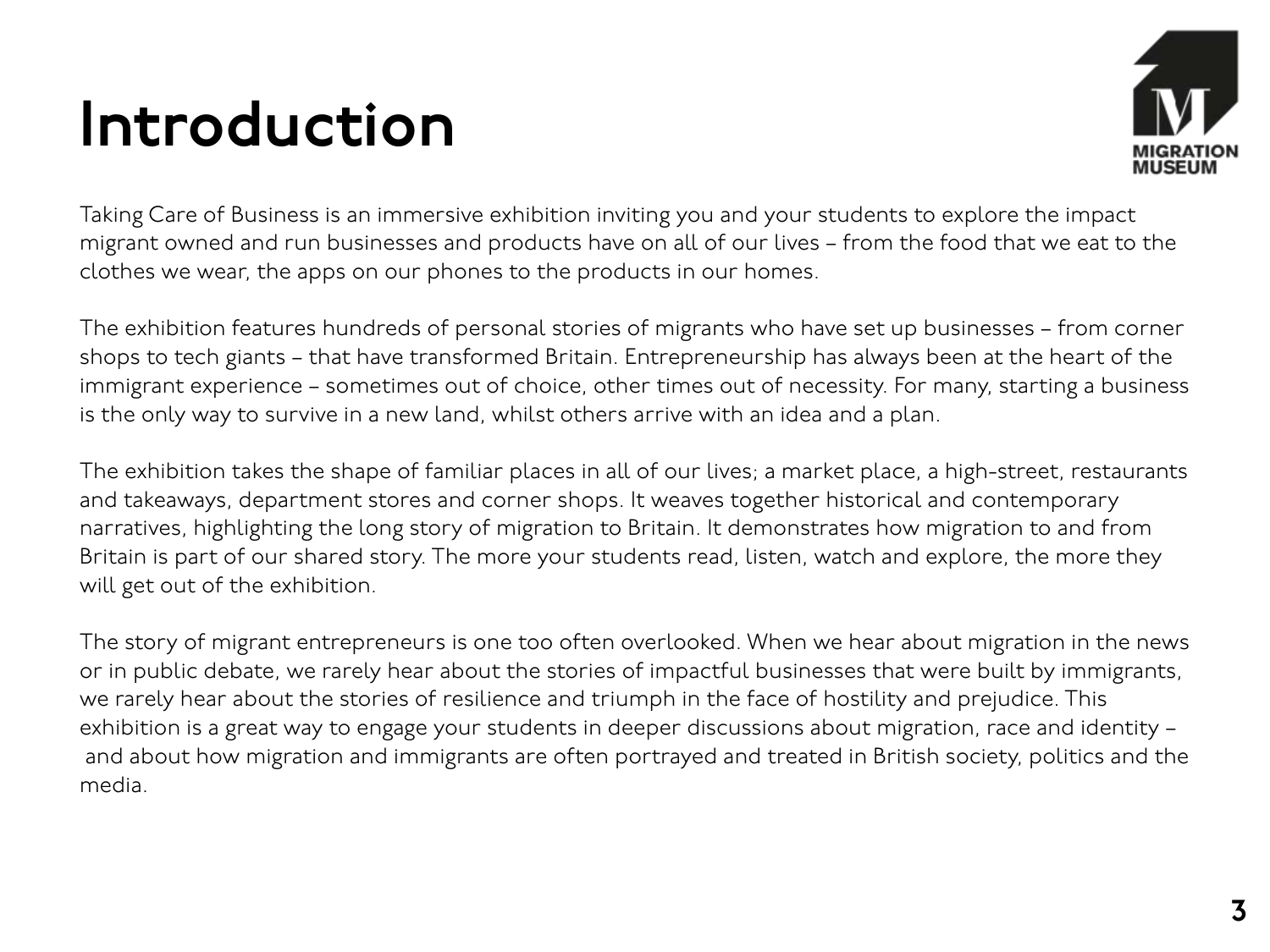### Your visit



We have created these spaces to be tactile, immersive and interactive. Please ensure your students are mindful and respectful of the stories and the people who generously shared them with us, as well as the space and the objects within. Some of the objects in the exhibition have been loaned to us by the storyteller themselves, others are replicas, all need to be handled carefully to ensure they can continue to tell the stories for future visitors.

We recommend you break your class into small groups to explore the exhibition. This is due to limited space and also to ensure that students get a meaningful opportunity to discover and interact directly with the stories and exhibition content. We expect students to be supervised by a responsible adult in every area of the museum. We know that because it is a highly stimulating, tactile environment, students can often get excited; it is the responsibility of the adults accompanying the trip to ensure students are exploring the space sensibly and are encouraged to read and listen to the stories within.

This exhibition guide is designed to help you get to know the exhibition, where best to look to discover stories that relate to your learning goals. We have identified historical examples that will ground your students learning in the context of the long story of migration to and from Britain. We have highlighted the stories most suitable for primary students and explained how to make the most of your time with us. If you have any further questions about the exhibition and how to explore it with your students please contact our Education Manager, Liberty Melly *Liberty@migrationmuseum.org*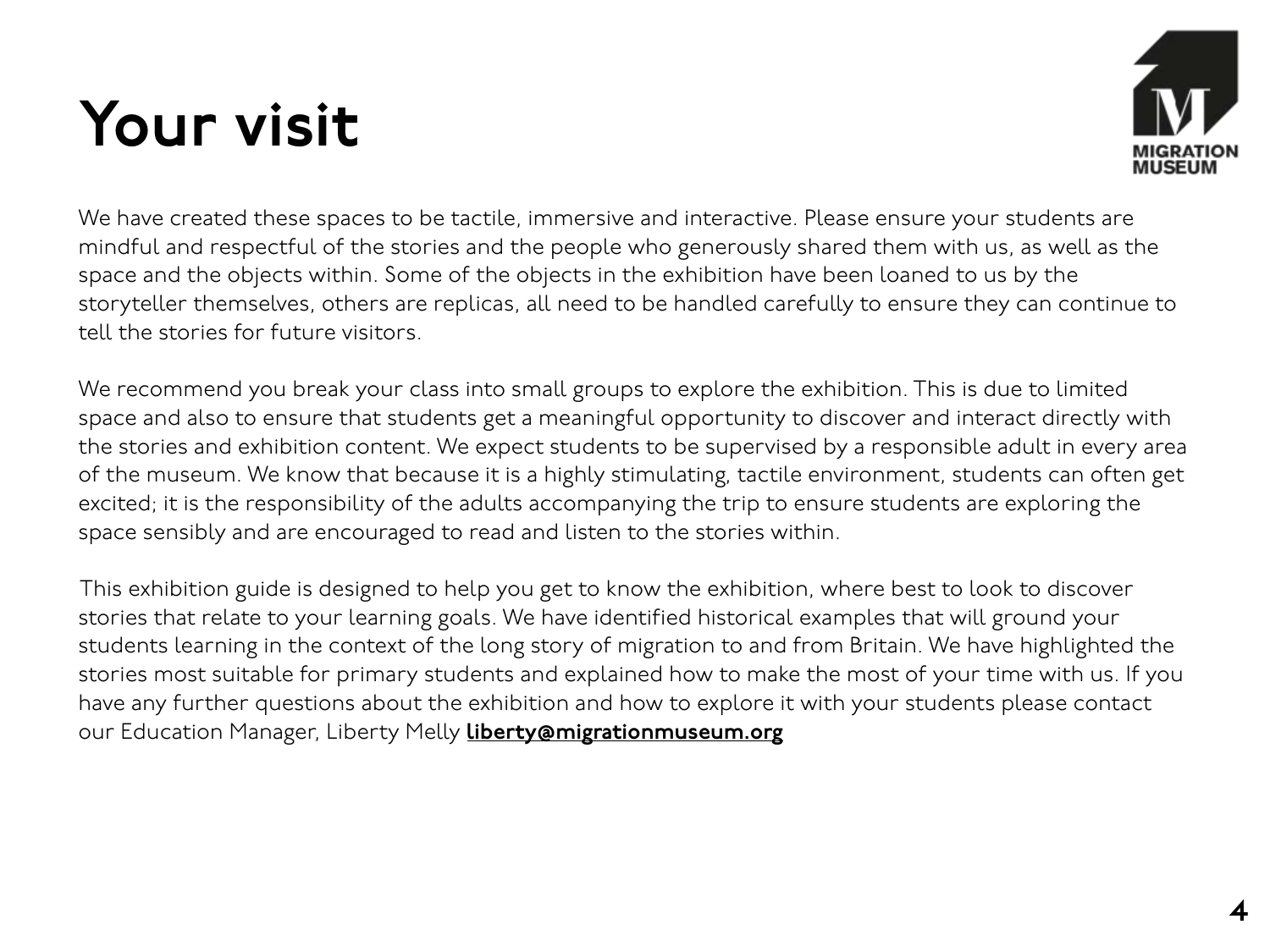### Activity Trails

We have developed a series of trails that lead visitors through the exhibition. They are a great way for students to explore all areas of the exhibition without being overloaded by the large amount of stories and content on display. These trails are recommended for KS3+, but if you are bringing primary students, the trails can be followed with adult supervision.

We recommend printing these in school before the visit, though we will have hand-outs available if this isn't possible. Please find the download link for these at the end of the guide, along with other downloadable resources.

The trails connect stories by theme, so we encourage students to form small groups so that they can discuss how each story is similar or not - what are the key diferences? Do any stories overlap with other trails? What stories stood out to your students and why?

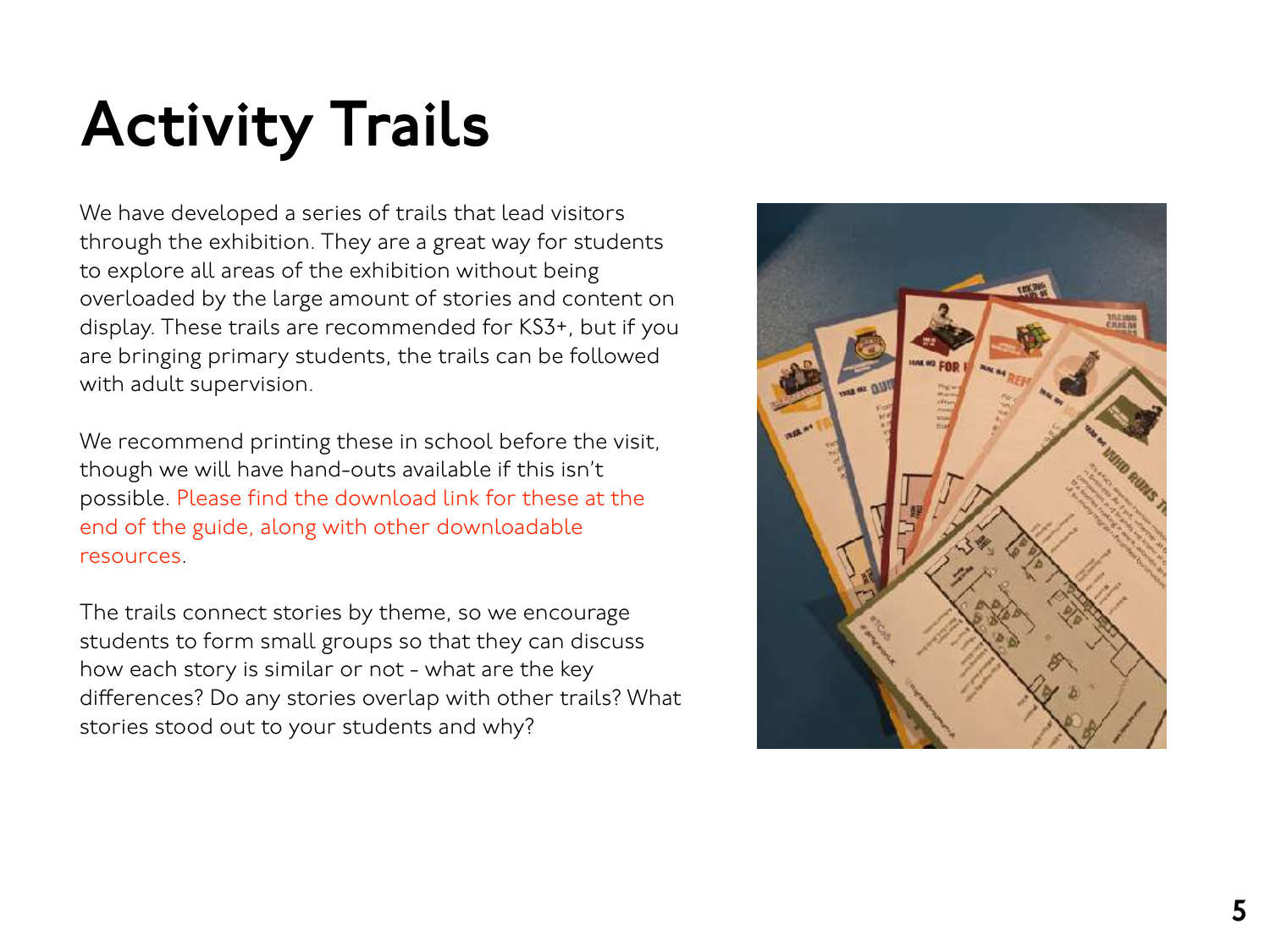### Activity Trails

#### Here's an introduction to the six trails and what they include:

Refugees Mean Business For centuries, people have come to the UK seeking refuge from war, disasters and persecution. Forced to start new lives in a new land, many have also started businesses. From French Protestant financiers to Jewish garment makers, Ugandan Asian shopkeepers to more recent arrivals, this trail invites you to discover stories from generations of refugee entrepreneurs.

For Us, By Us Migrant entrepreneurs are good at spoting gaps in the market that mainstream businesses aren't serving, often responding to demand from their own or other communities. From hair and beauty to safe spaces to party. This trail invites you to discover businesses past and present that have been created 'for us, by us'.

We Are Lewisham London's Borough of Culture 2022 is home to businesses founded by people with roots spanning the globe. From fashion labels to greasy spoons, local favourites to London legends, discover stories from entrepreneurs whose businesses are central to the lives of so many people in Lewisham and beyond. 6

Quintessentially British From Marmite to M&S, fish and chips to KP Nuts, some brands, businesses and products have become such a central part of our lives that they are now seen as integral to what it means to be British. But just like so many aspects of our national life, these 'quintessentially British' brands wouldn't exist without migration.

**Family Affair** Families are at the heart of so many immigrant-founded businesses, from corner shops and takeaways to some of the biggest companies in Britain. The trail highlights why migrant entrepreneurship is so often a family affair

Who Runs the World? It's a fact: women remain massively underrepresented in business. And yet, whether at the forefront of companies and brands we know and love, or behind the scenes making it work, women are the backbone of so many migrant-founded businesses.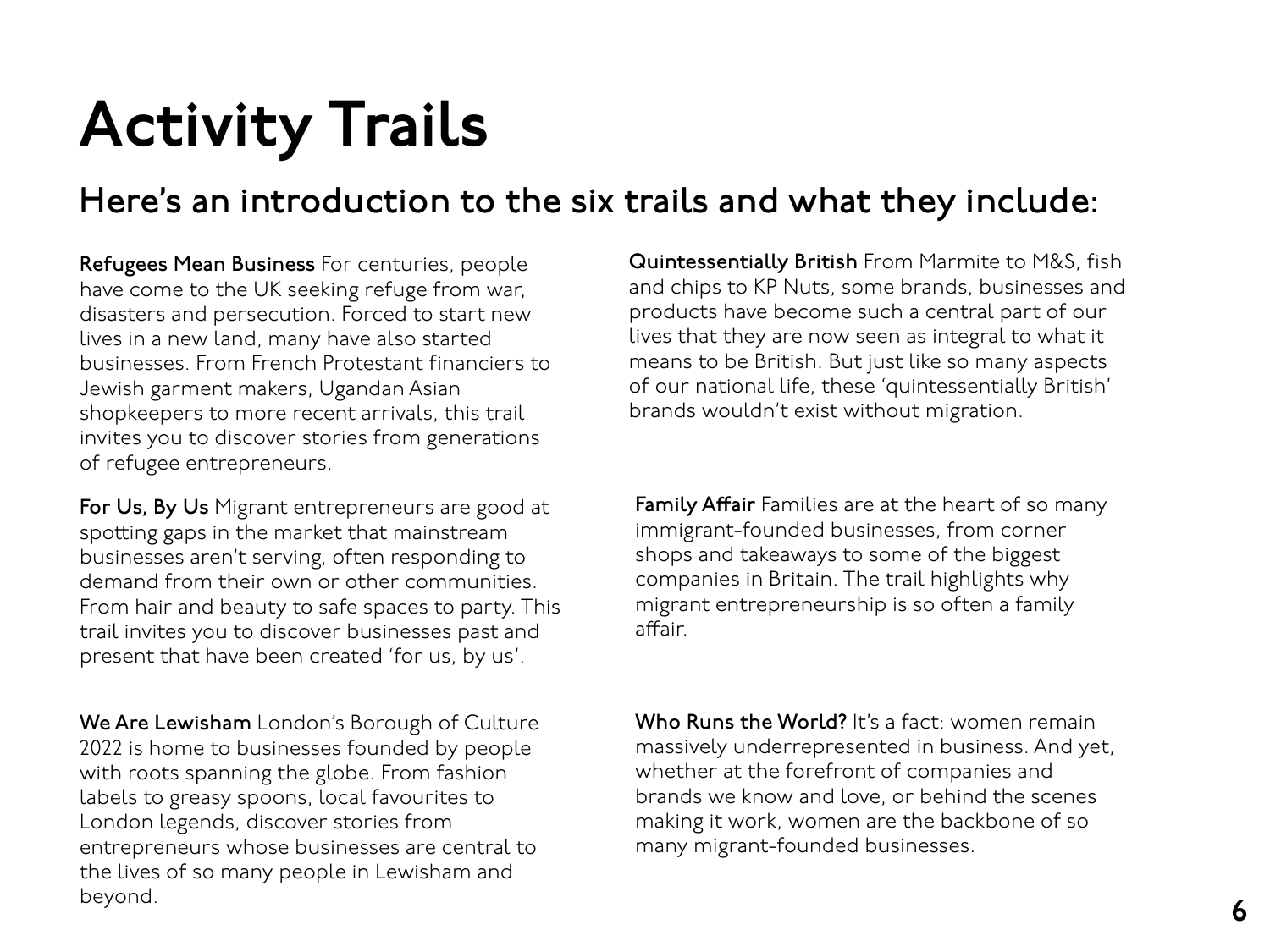### Exploring with early years

We have created areas throughout the exhibition where early years learners can play and interact with the exhibition. Find mini-drawing tables throughout, hair-play in the barbershop and the Global/Local market and construction play area towards the back of the exhibition.

Please help us keep our market shop tidy, so that other children can also enjoy some playtime fun. While older students are welcome to explore all areas of the exhibition, we hope they will be respectful and limit their time in these areas. If there are young visitors using this area, we ask that older students please explore other areas of the museum.

Global/Local is a children's market stall created by artist Neysela Da Silva-Reed as a one-stop shop for exploring the world through fruit and veg. You will find aprons and baskets so that children can act out shopping for their favourite items. You will also find two diferent activity sheets: a Fruit Salad shopping list and a make-your-own currency sheet.

#### Key questions

What fruit and vegetables do you recognise? Where do they come from? Are any of these fruit and vegetables ingredients in your favourite dishes?

Are there any that are new to you?



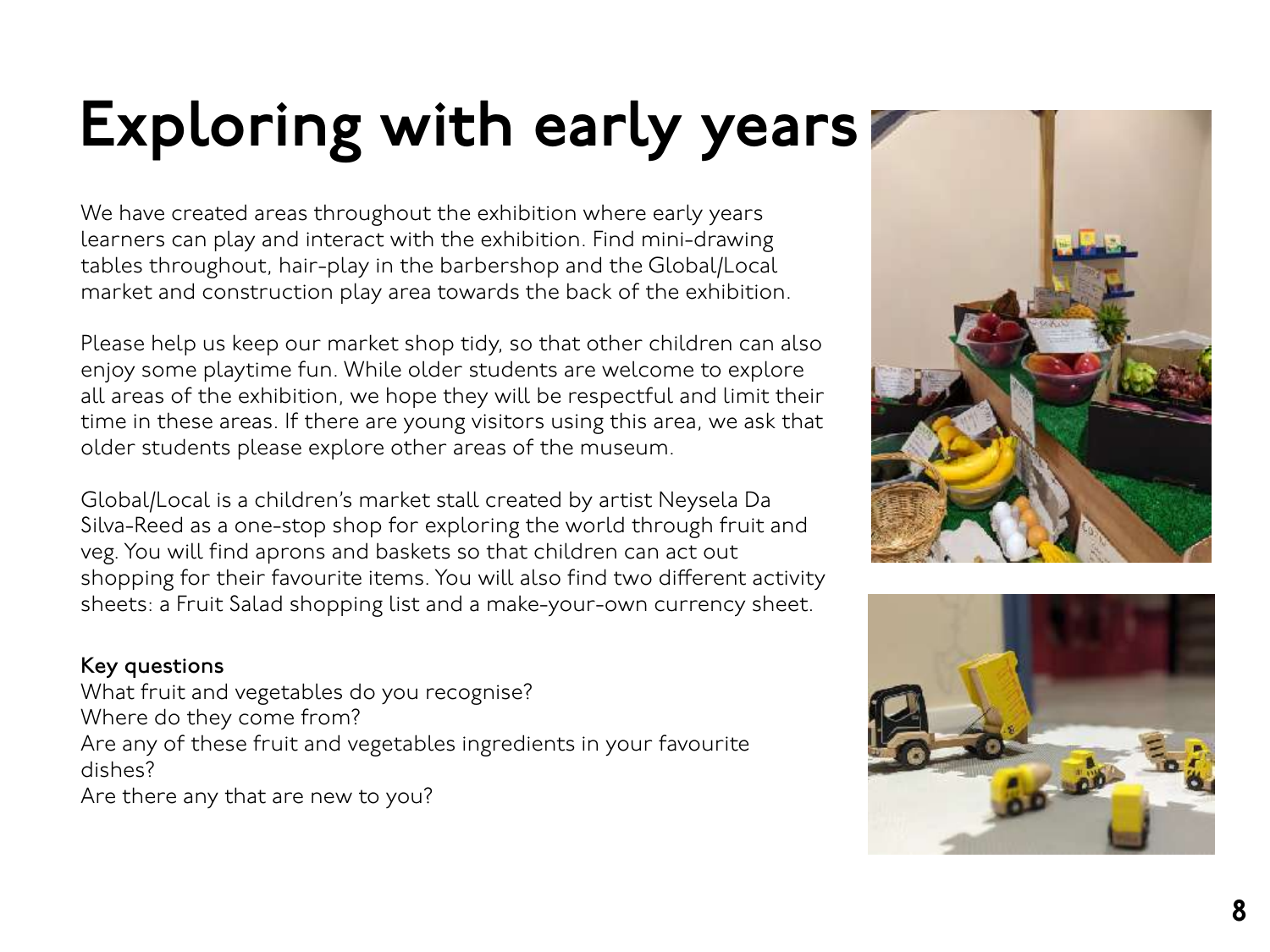## Exploring with primary students

Our exhibitions are for everyone, but there are some areas that have been designed with younger children in mind. We are also mindful that some stories might contain sensitive content. We have identified the most ageappropriate stories and highlighted stories in the following pages of this guide that young children might find upseting, so that you can avoid them or broach them in a sensitive way.

We encourage you to start the visit by asking students if they recognise any aspects of the exhibition: do they have a local take-away or corner shop? What products do they use in their lives? We hope to highlight how migration has impacted our daily lives by influencing culture and society through ideas, products and businesses.

The exhibition is designed to be fun and immersive, and is packed with hundreds of personal stories. We know students often get very excited while exploring, so we suggest that each group of students is accompanied by an adult who can find one story per section for students to have a short discussion about. This will ensure students remain focused and engage with the diverse and inspiring stories.

#### Key questions

Where did this person migrate from and why? Why did they start their business? What obstacles did they have to overcome, if any? What businesses like these have you been to/do you use? Do you know anyone who runs or works in a business like this?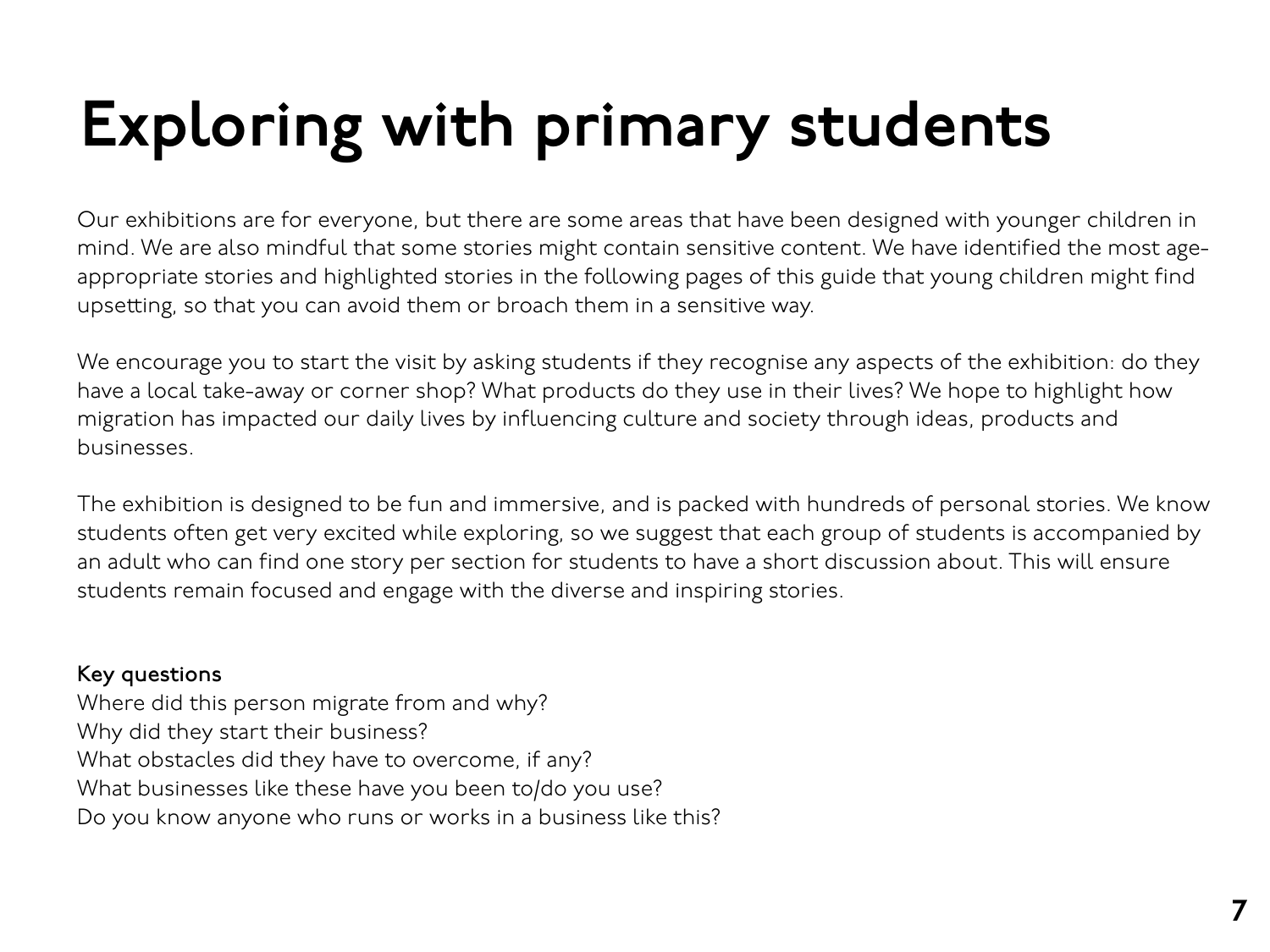### Map



1 Cafe and Takeaway 2 The Restaurant 3 The Salon 4 Tech Zone 5 Leisure 6 What Would You Do? 7 Lewisham High Street 8 Corner Shop 9 Home Goods 10 Cash Machine 11 The Boutique 12 Global/Local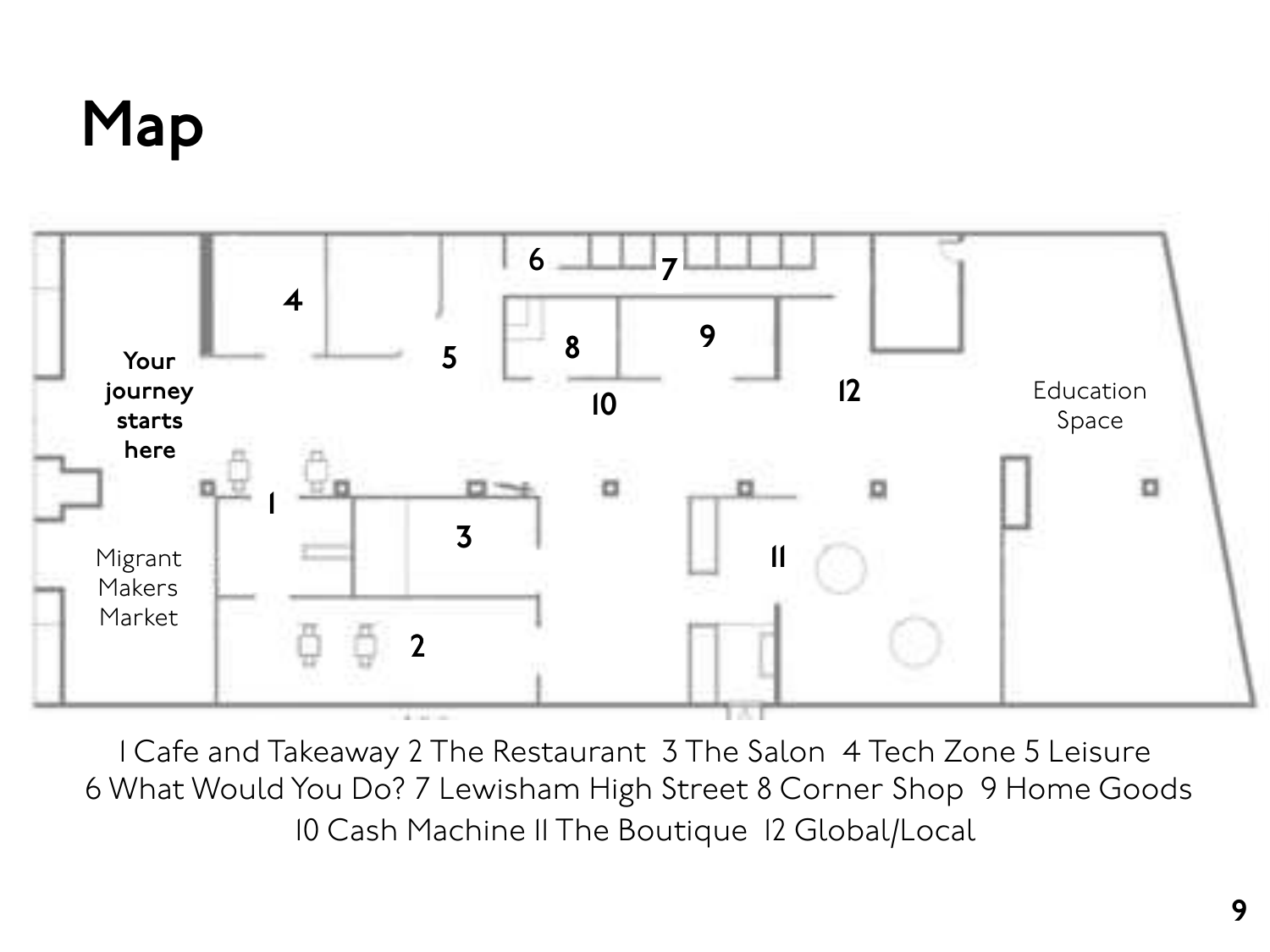### The Café and Takeaway

What was the last takeaway you had? Where did you last go for co fee? Chances are, both are owned – and sta fed – by migrants. This area explores cafe and takeaway businesses found on high streets across the UK.

The Chinese Takeaway is curated by journalist Angela Hui, who grew up in a takeaway in the South Welsh valleys. It is designed to be immersive – you can listen to oral histories by dialling 1-5 on the phone behind the counter. Please ensure students engage with this space sensibly, treating all objects with respect and return them where they found them.

We have created an activity sheet for Benny's Fish & Chips to encourage students to look at it carefully. You can find this under the counter of the takeaway.

#### Look out for

London's first co fee house – founded in the 1650s How Costa Co fee began The story of Benny's Fish & Chip shop (download activity sheet here) Historical photographs of German businesses a tacked during WWI Pick up the phone and hear what it's like to grow up in a Chinese takeaway Morley's – a family-owned business that became a South London institution

#### Key questions

Do you recognise any of these businesses? What were the experiences of the people who started and ran them? Why did Angela Hui's parents start a takeaway business? What does the future hold for family-run businesses like these?



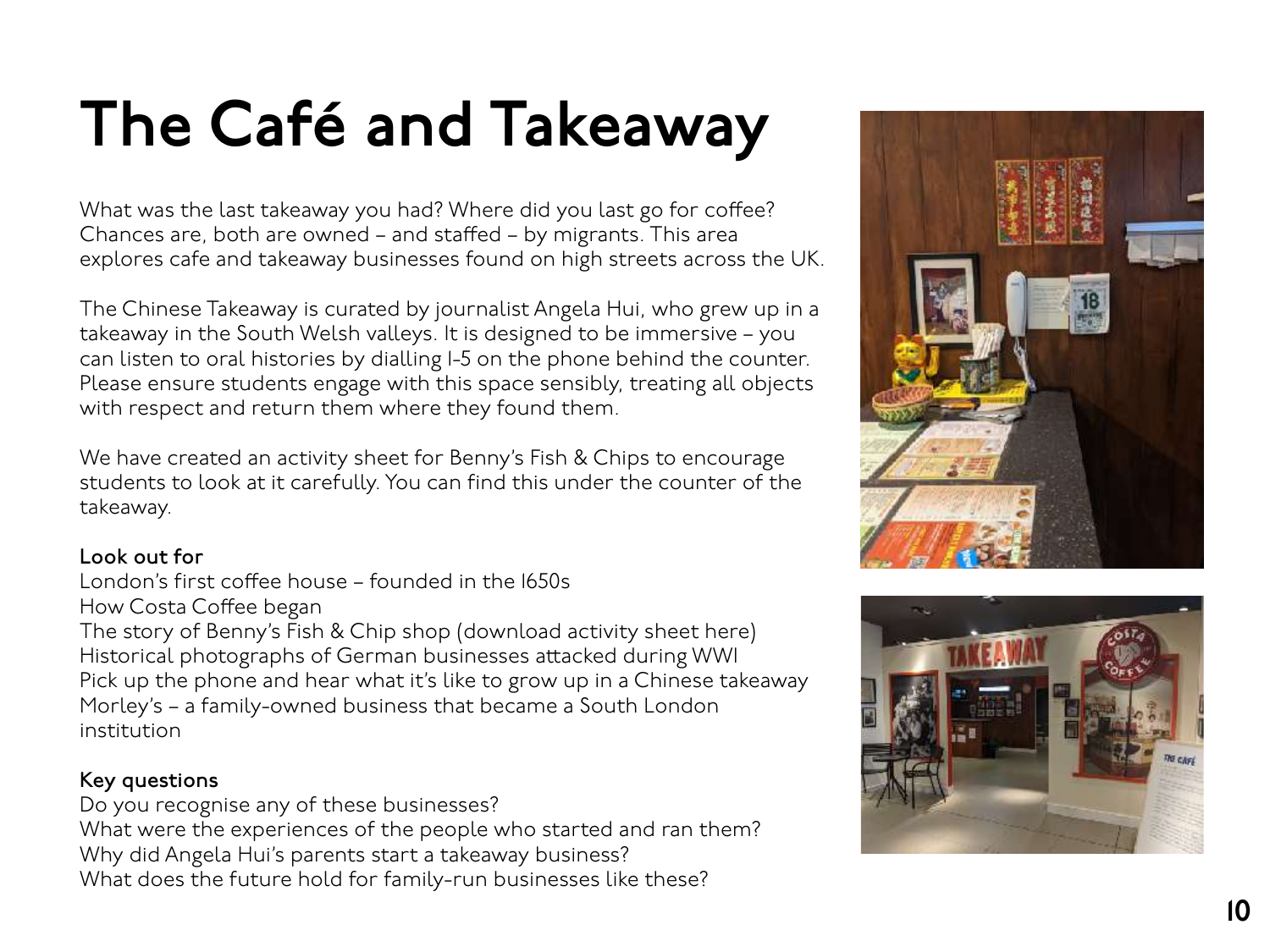### Restaurant

This area continues exploring how migration has impacted food and drink via stories of restaurant founders past and present. The gallery is laid out like a restaurant with six tables – each telling the story of a diferent restaurant. We encourage students to sit at each table in pairs, pick up the menus or pull the audio pods close to their ear to read and listen to each of the stories, and then discuss the themes they explore.

The wall to the right as you enter from the Takeaway displays an animation of Charlie Phillips' Smokey Joe's Diner. Step towards the wall and the animation begins.

Pull the extendable audio headphone mounted on the walls next to several of the tables to your ear to listen to the stories behind each restaurant. Please ensure your students don't damage these audio devices and rehang them on the wall after use.

The table in the centre contains a 'menu' of conversation topics and questions.

#### Look out for

The animation of Charlie Phillips' Smokey Joe's Diner The conversations table Lewisham's legendary Irish café Maggie's Asma Khan's all-female restaurant Darjeeling Express Video and photos telling the stories behind Brick Lane's curry houses.

#### Key questions

Do you recognise any of these restaurants or the food they serve? What is your favourite restaurant or type of food? What were the experiences of the people who created and ran these restaurants? Why is food an important part of culture and identity? What role do restaurants play in our lives?



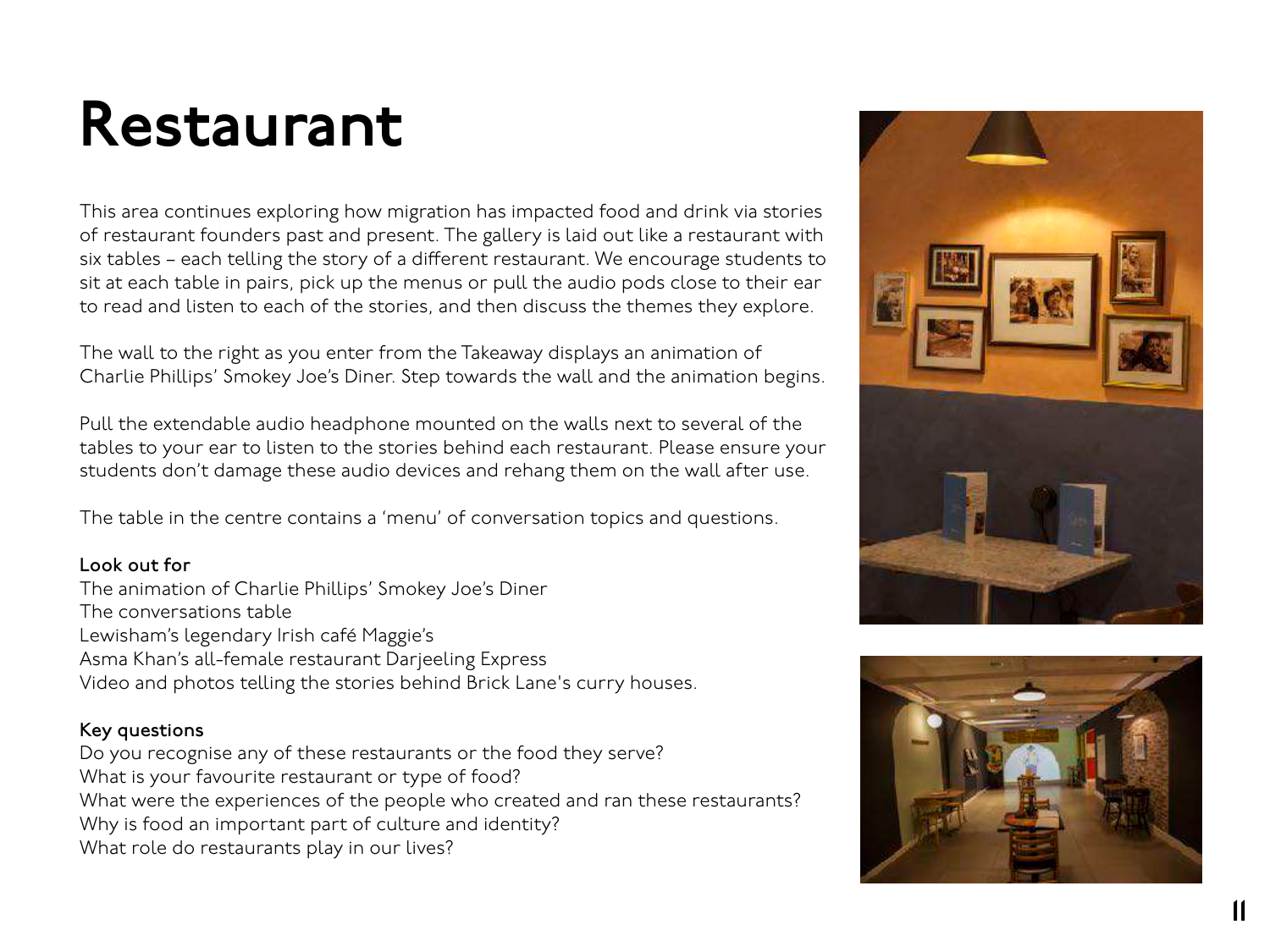### The Salon

Barbershops and hairdressers are often safe spaces in which people meet, commune and take care of themselves. Hair can also often be connected to our culture and identity.

 The barber's chairs face mirrors that turn into video screens when students sit in them. These videos contain real-life conversations and stories from barbershops across London

The stories on the wall explore stories of hair-care businesses and salons, from global brands to Britain's first multi-million-pound Black-owned business.

We have a play area containing hair mannequin heads for younger children to play with. While older students are welcome to explore all areas of the exhibition, we hope they will be respectful and limit their time playing. We encourage students to focus on finding the stories that are available to read, watch and listen to.

#### Look out for

Dyke & Dryden – Britain's first multi-million-pound Black-owned business Winifred Atwell – pop star turned salon owner Interactive barber shop videos (sit in barber's chairs and they will start) Story of luxury haircare brands Vidal Sassoon and Toni&Guy.

#### Key questions

What obstacles did Len Dyke and Dudley Dryden face when trying to get a loan for their business?

Which stories show someone spotting a gap in the market and then successfully filling it?

Who was Britain's first celebrity hairstylist and where were their parents born?

How many countries do Toni & Guy now operate in? 12





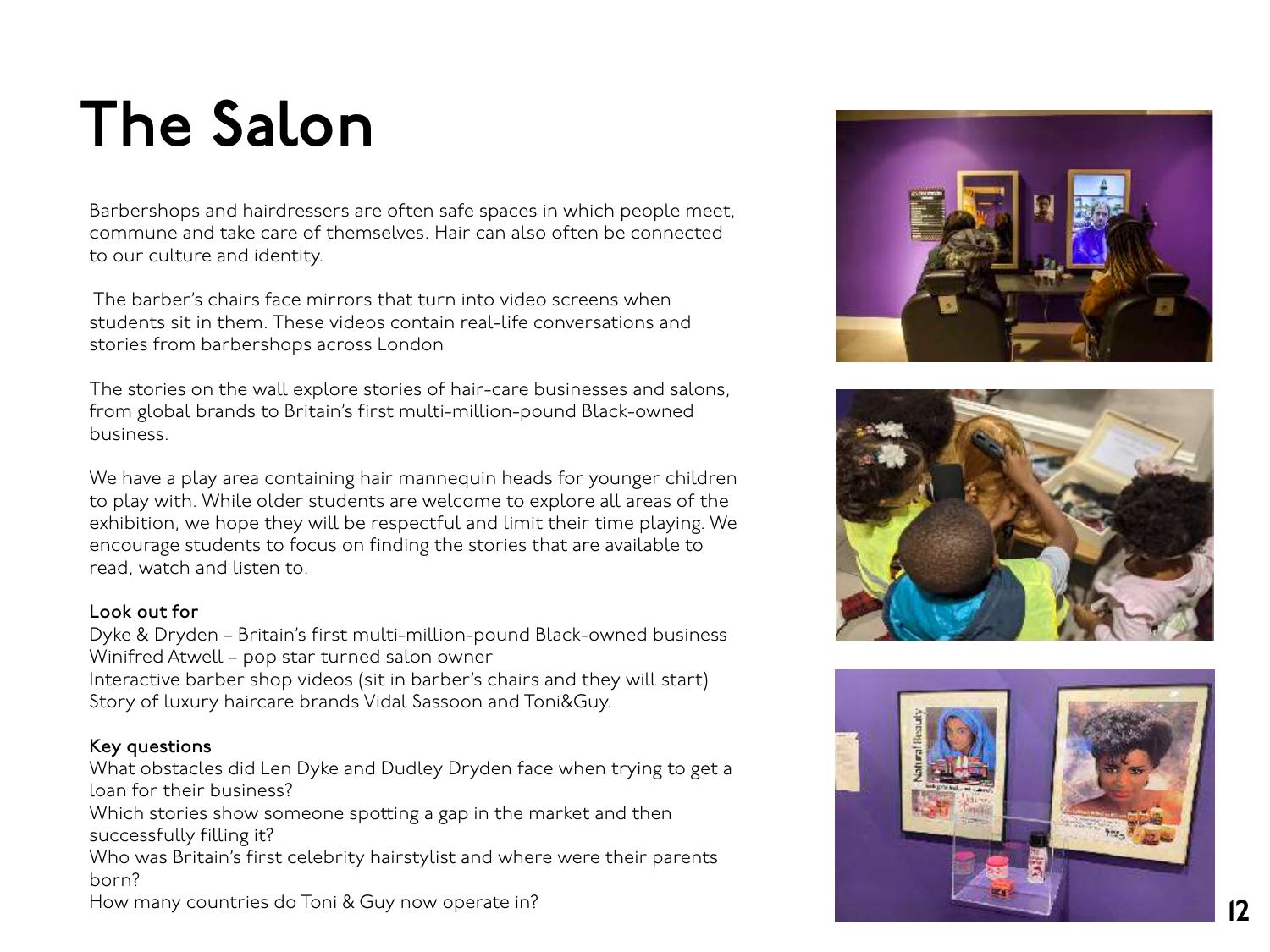### Tech Zone

The Tech Zone explores how immigrants to Britain have created technology that has transformed our lives, from 19th-century inventors to modern-day app developers.

Students can watch a series of phones and tablets to find out about the stories behind apps like Citymapper and Candy Crush. Or explore the displays and discover more historical stories, from the founder of radiowave transmission to the pioneer of modern-day eyeglasses.

Due to the nature of the objects in this area we have placed them behind cases. We also ask that students do not climb on the electric scooter or bike - these are not to be played with as they are valuable and easily broken.

#### Look out for

The apps in the display cabinet The inventor of the radio, Guglielmo Marconi The story behind wearable robotics firm UnHindr

#### Key questions

How many of these technologies are part of your daily lives? Who invented the Citymapper app and why? Why did Ugur Tanriverdi end up creating his own medical tech business and how do his inventions help make a diference? Why do you think there are so many new technologies founded by newcomers?



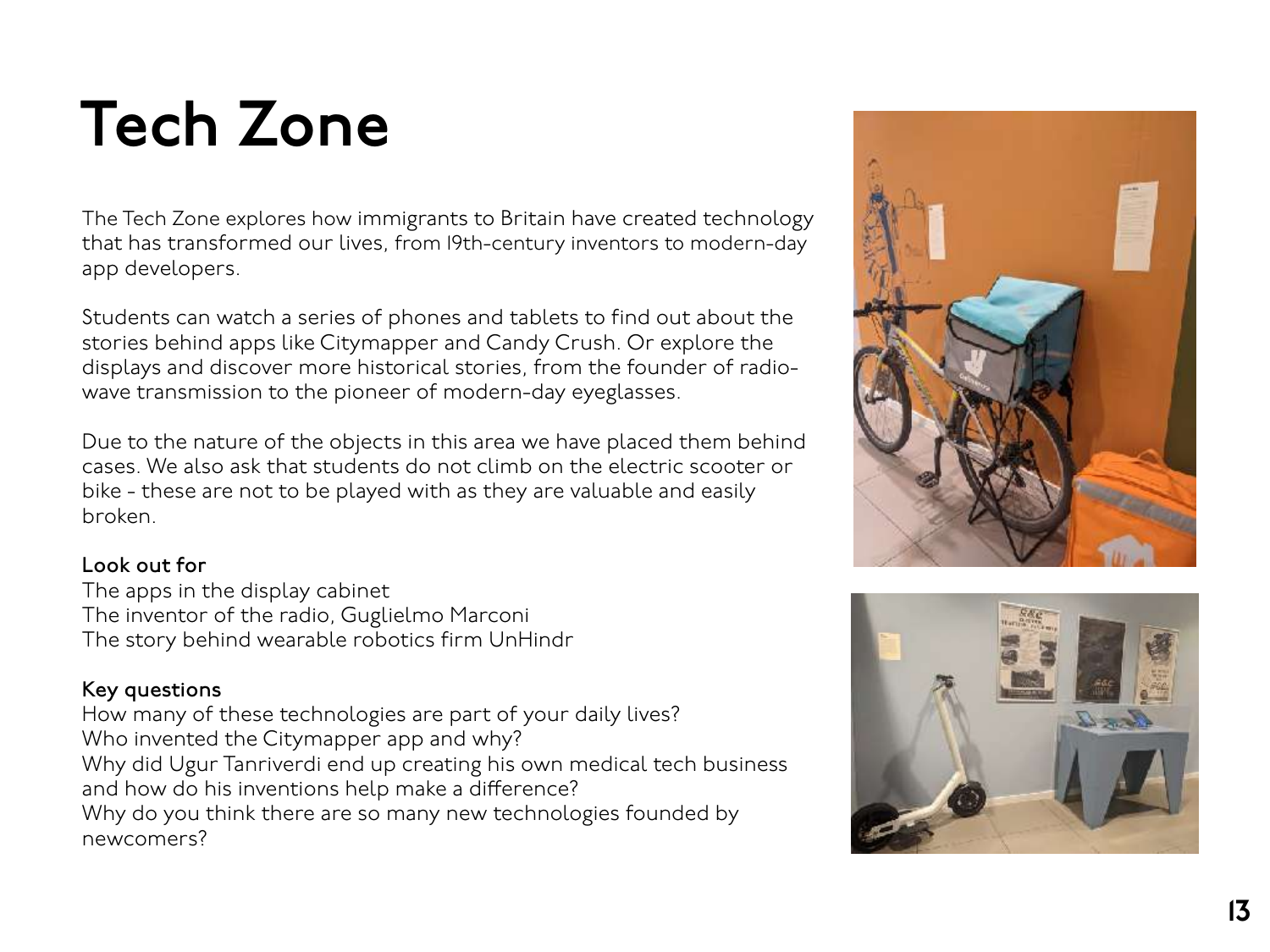### Leisure

We all need somewhere outside the home to have fun, let ourselves go, catch up with friends – or make new ones. Yet, many immigrants, in particular people of colour, have been excluded from or felt unwelcome in existing pubs, dancehalls and clubs. In response, entrepreneurs created new kinds of venues that have revolutionised nightlife, music and entertainment culture.

The leisure area of Taking Care of Business explores everything from clubs, music, cinemas and film to nightlife, travel and hotels. It's a good place to open a discussion about the structural difficulties people faced when trying to create a new life for themselves, and the importance of safe spaces. It features examples from the 1960s and 1970s as well as from today, so can be used to explore what has changed over time, and to discuss what more can be done to create a more inclusive leisure industry.

#### Look out for

The Night Spot, where you can watch 4 short videos about spaces immigrant communities have carved out for themselves: from Irish dancehalls to daytimer raves - please note these play on a loop.

The Box O fice, where you can discover the story behind Odeon cinemas as well as the British-Nigerian founded agency that produced some of the biggest stars of cinema today – John Boyega (Star Wars) and Letitia Wright (Black Panther).

#### Key questions

What obstacles did the founders of these leisure businesses face?

What has changed since then – and what hasn't?

What was the impact of this business? What impact did these businesses have on the communities they serve – and on Britain's leisure industry and arts and culture?

Please note: The Night Spot includes stories about alcoholic drinks brands and is designed to look like a pub.





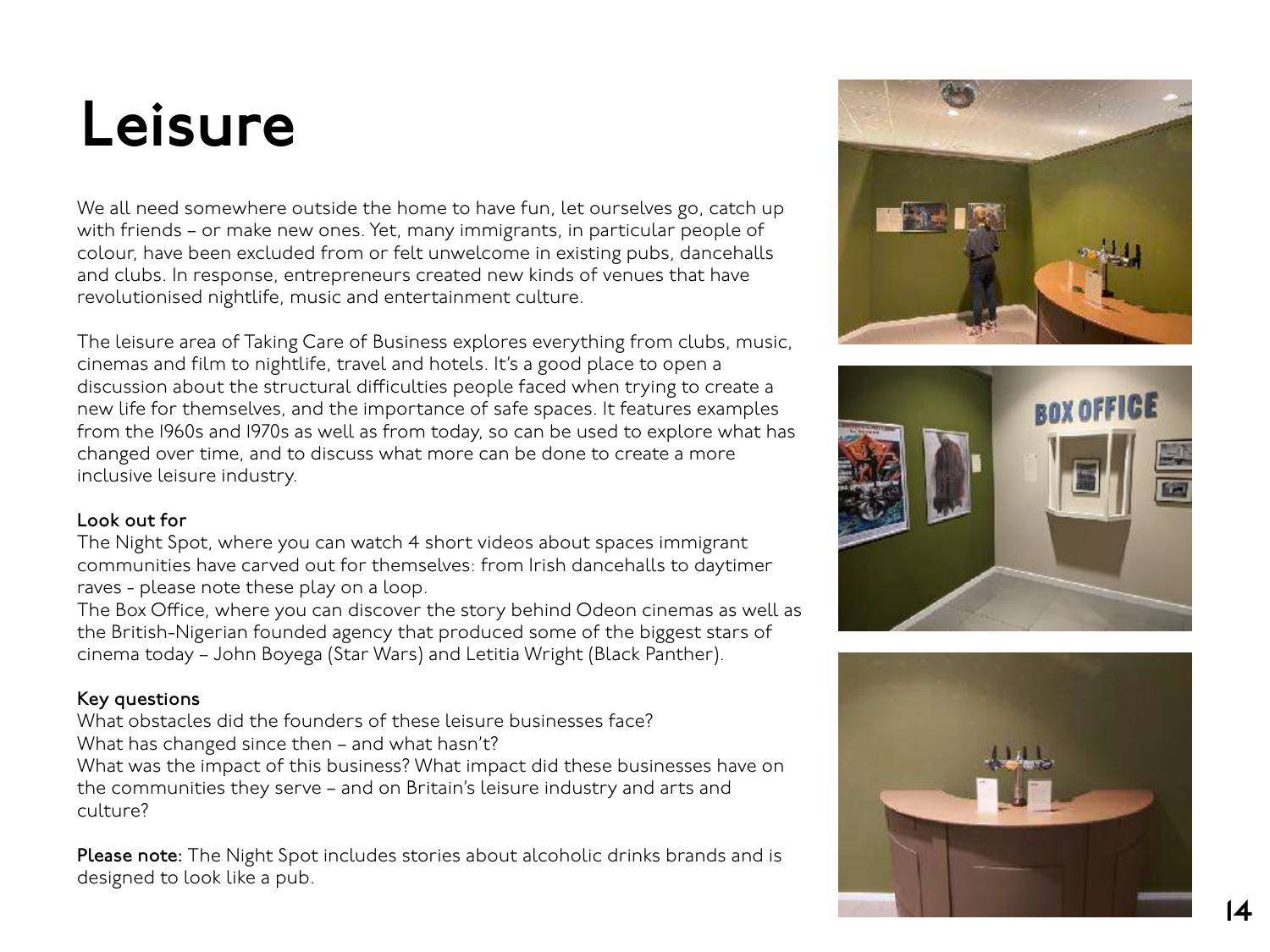### What Would You Do?

This is an interactive activity inviting visitors to put themselves in the shoes of entrepreneurs who have encountered pivotal movements in their lives and careers. If you were faced with the same choices that they had to make, what would you do?

Each item in the shopping cart represents a diferent entrepreneur's story. Visitors are invited to select an item from the shopping basket and place it on the 'checkout' - an interactive video will begin in which each entrepreneur introduces themselves and invites visitors to make key decisions.

This area should have a maximum of 5 students at any given time, and students should take care with the products and be careful to put them back in the basket.

Calculator: Dame Stephanie Shirley, a tech pioneer, philanthropist and founder of Freelance Programmers.

**Cassette Tape:** Corey Johnson, a philanthropist, music producer and founder of record label Defenders Entertainment and studio The Digital Holdings.

Pan Cornflour: Johanna Alvarez, the founder and owner of Ivan Store in Elephant and Castle

Reggae Reggae Sauce: Levi Roots, a Dragons' Den-backed food entrepreneur and musician. Founder of food-and-drinks business Levi Roots.

Spanner: Sukhpal Singh Ahluwalia, the founder and Non-Executive Chairman of Dominvs Group, former founder and Chairman of Euro Car Parts and philanthropist.

Please note: Corey Johnson's video (Cassette Tape) contains references to a bank robbery that he was involved in as a teenager.



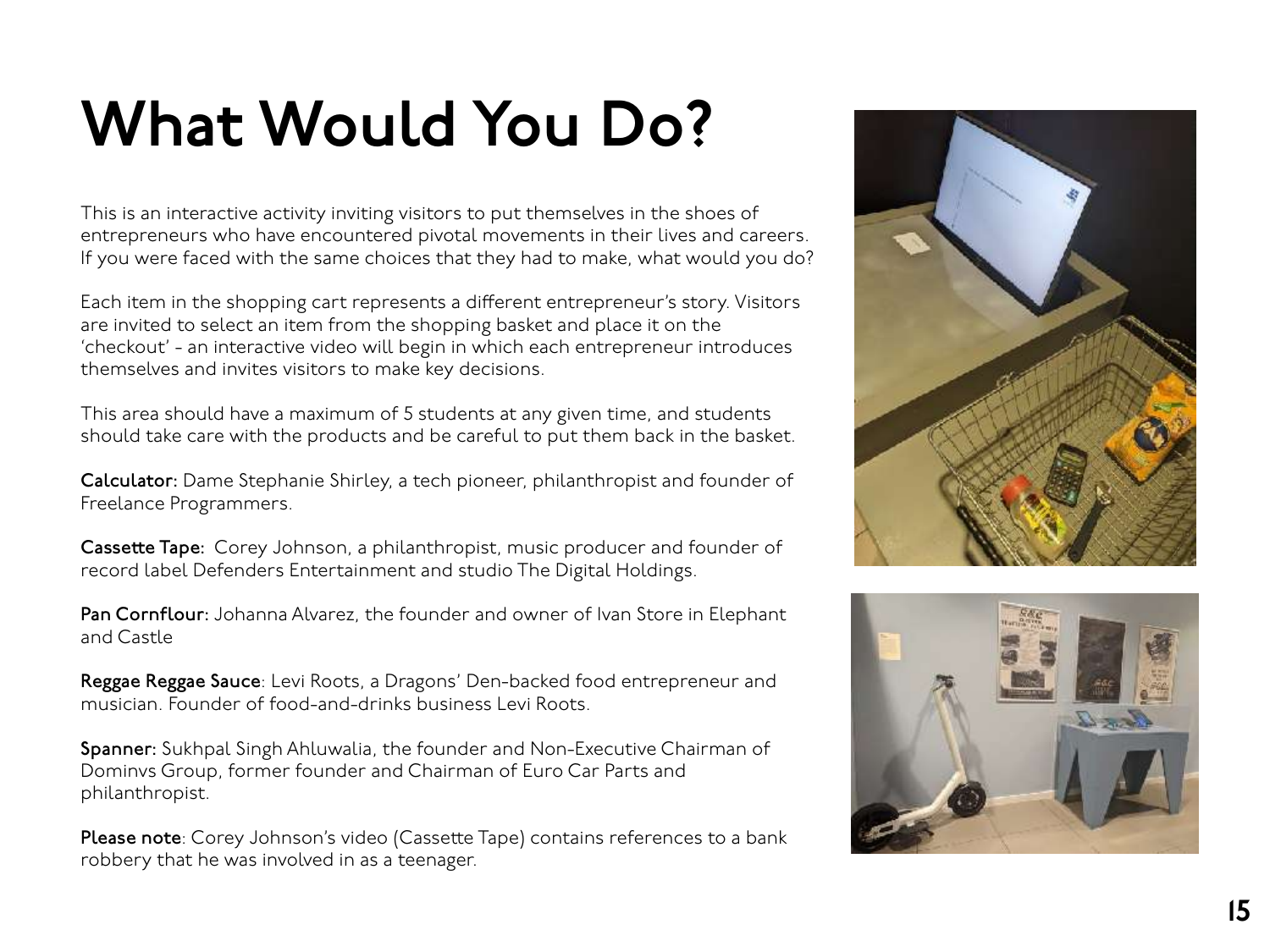## Lewisham High Street

The Migration Museum has been located in the heart of Lewisham since early 2020.

It is a vibrant, diverse community featuring businesses founded by migrants with roots spanning the globe.

We have converted these former changing rooms into 7 listening booths.

Each booth tells the story of a diferent Lewisham business, featuring audio in which each business founder tells their story, as well as portraits by artist Karimah Hassan.

Students can sit on the stool provided in each booth and listen to the stories using the headphones provided.

We suggest students listen to one story each, then spend some time recounting each person's story to classmates or teachers – their name, business, motivations and journey.



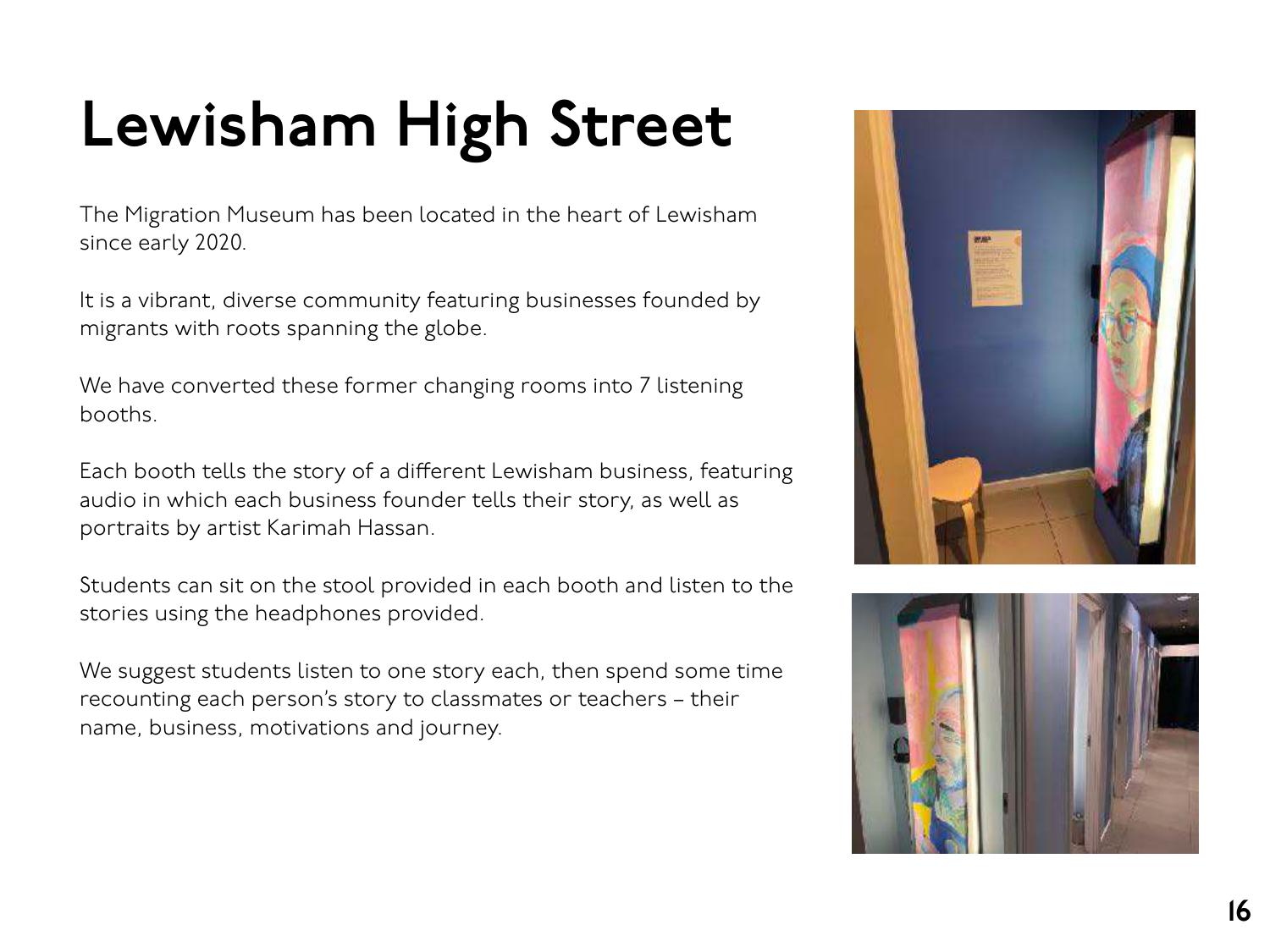## Corner Shop

The Corner Shop area has been curated by TV presenter and author Babita Sharma. Her story is framed in the context of the racial tensions in the 1970s and 1980s which put corner shops, like the one her parents ran, on the front line.

Students can explore this replica corner shop and hear the stories of Babita and other shop owners by picking up the cans and listening.

We have stocked the shelf immediately to the right as you enter with a range of migrant-created products that are widely sold in corner shops and supermarkets. We have created a 'shopping list' activity in this area which encourages students to find the names and country of origin of each items' creator – you can find this on the shop counter.

#### Look out for

Babita Sharma's story, told via captions throughout the space The till behind the counter is the original till from Babita's parents' shop Listening cans – pick up to listen The 'shopping list' activity

#### Key questions

When was the last time you went to a corner shop?

What role do these businesses play in our communities – and our lives? Why did so many families decide to run a corner shop?

Who were the National Front and how did the racism and violence they inflicted damage the lives of immigrant families?

Which 'quintessentially' British item has the most surprising migration story?

Please note: Durex is one of the products featured on the shelf of well-known brands. We appreciate that the nature of this product may distract students from its story, so we have placed it on the highest shelf.





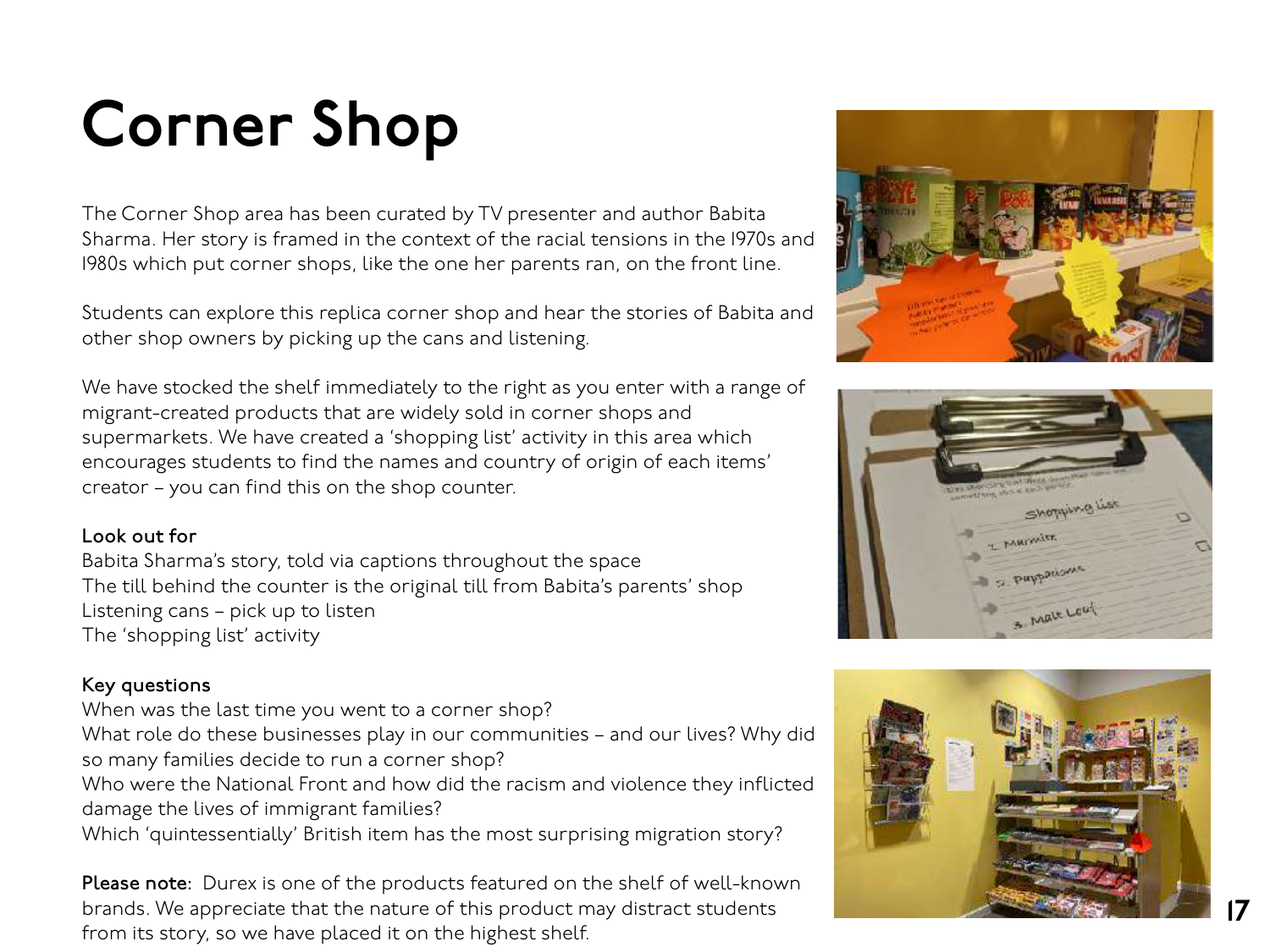### Home Goods

The Home Goods section of the exhibition explores the migration stories behind popular home goods stores, furniture makers, designers and common household items.

There are no interactive stories in this gallery, but it is a good place to have small group discussions while still immersed in the exhibition: sit on the MADE.com sofa, looking at the Orla Kiely curtains and the Ercol furniture that are staples in homes across Britain.

#### Look out for

The story of Tom Kremer, the creator of the Rubik's Cube. Orla Kiely designer curtains Robert Dyas's story of migrating to Britain with just £5 in 1872 The story of the Lebus family who migrated from eastern Europe in the 1840s.

#### Key questions

Do you recognise any of these objects or designs? Do you have anything similar at home?

What skills and ideas did these people bring to Britain?

Can you think of any other stores or designers that have migrant backgrounds?

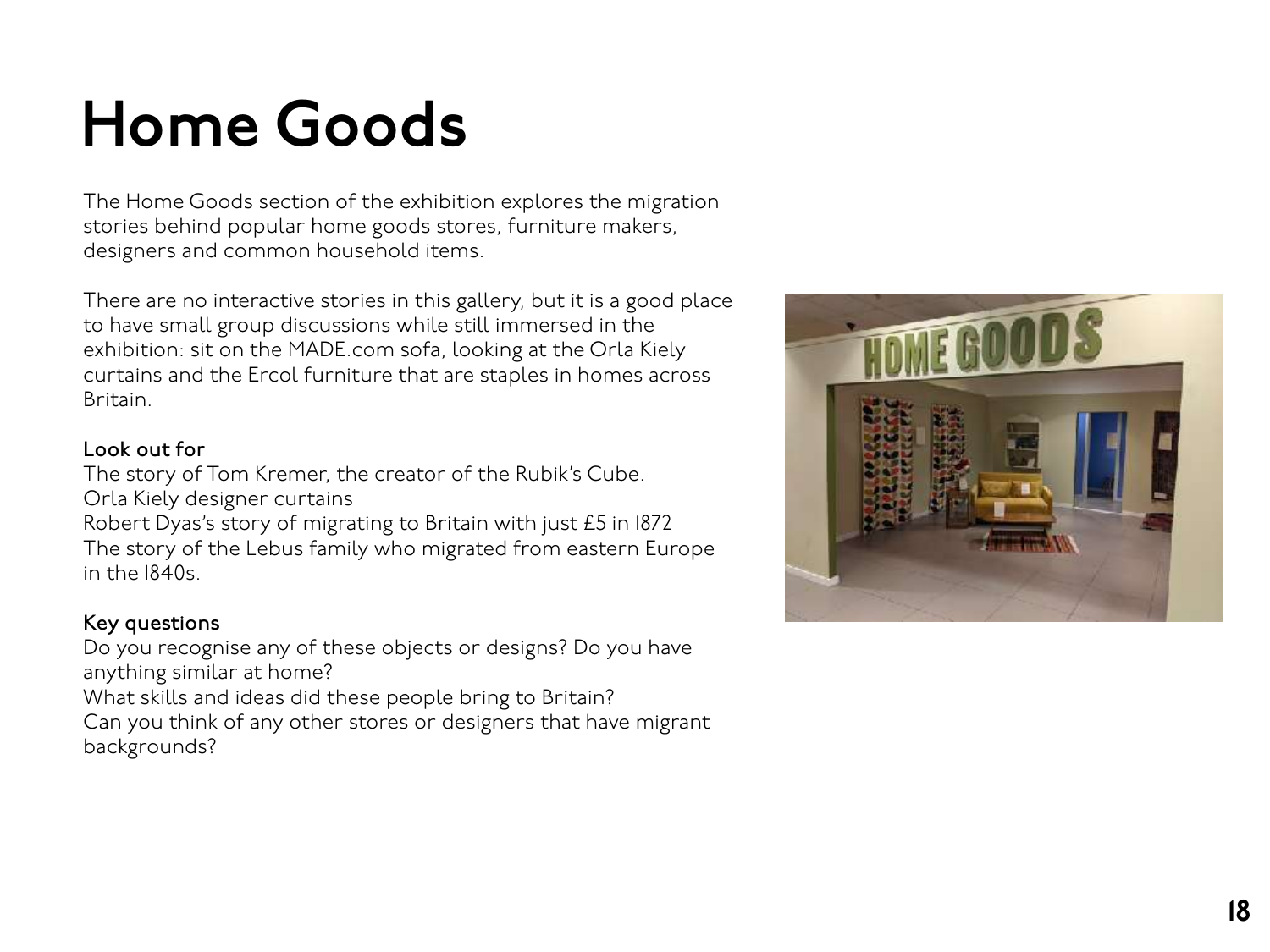### Cash Machine

Britain's banking industry has been shaped by generations of migrants.

This interactive cash machine explores this through three stories; by placing each bank card into the machine, each video will play.

City of London: Exploring how London has been transformed over centuries into a city where people come from around the world to borrow, lend and invest – generating vast wealth, but also widening inequalities both here and abroad.

Bank of England: Created in the I7th Century after the arrival of French Huguenot refugees.

Fintech: Nowadays we manage our money with a few swipes on our phones, but until recently sending money and making payments – especially to people overseas – was a long and expensive process. Migrant-founded financial technology (fintech) companies such as Revolut have made the process much simpler.

#### Key questions

What evidence is there of change and continuity when you look at the impact of migrants on the UK's banking and financial sectors? Why did London become the centre of the banking industry? How have modern-day fintech companies changed how we do banking?

How have immigrants shaped our economy since the medieval ages?

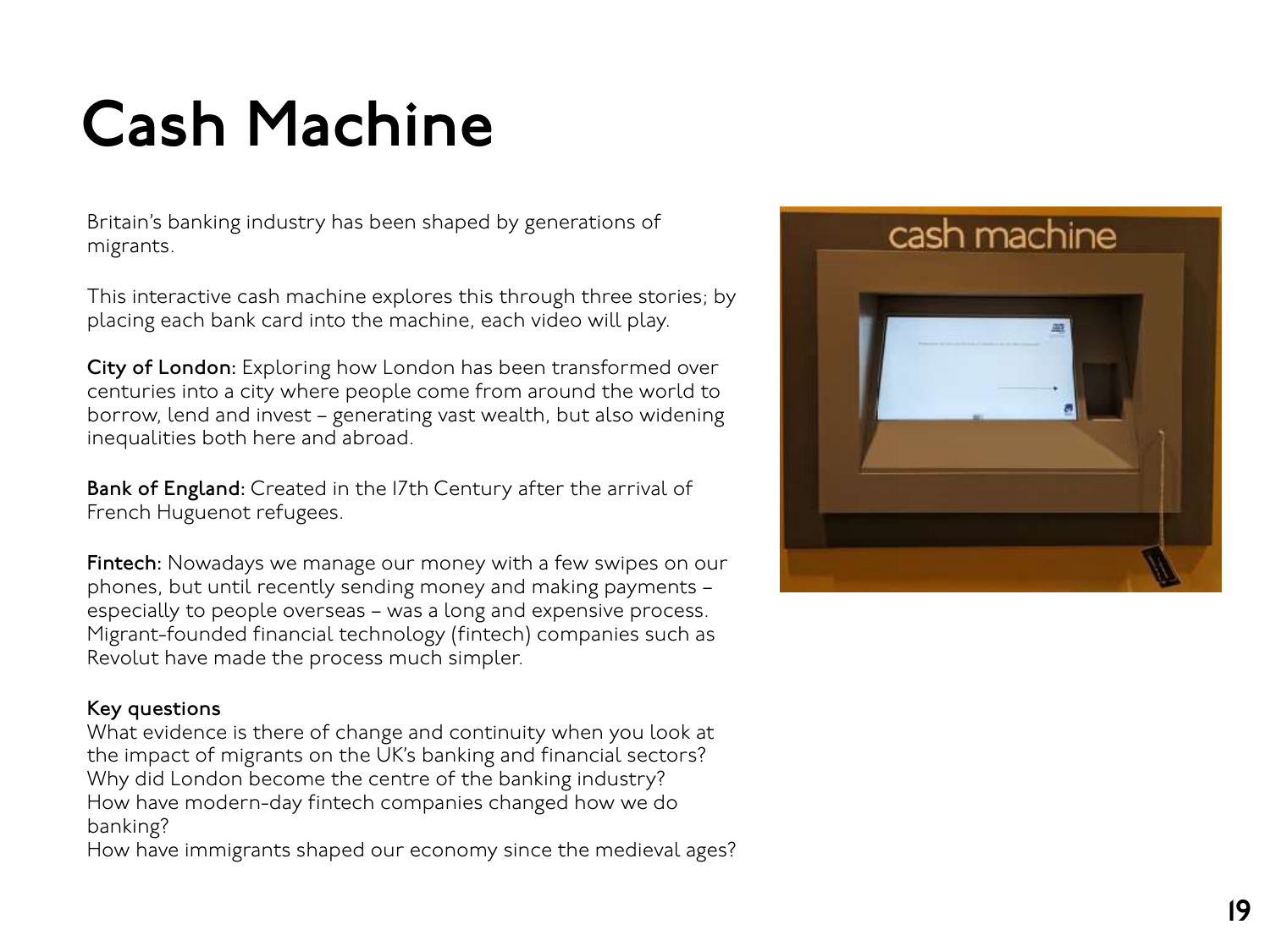### The Boutique

The Boutique area explores stories of immigrants who have been influencing styles in Britain for centuries – from French Huguenot refugees who brought in fine silk-woven fabrics worn by high society, to postwar Caribbean communities who introduced dressmaking skills and street styles that remain popular today.

Some of our best-known fashion brands and retailers – from Marks & Spencer to Selfridges, Burton to Boohoo – were founded by migrants or their descendants. Fashion designers from around the world have found a creative environment in the UK to set up their brands. Meanwhile a new generation of British-born designers with migrant heritage has emerged, exploring questions of identity, sustainability and globalisation.

#### Look out for

Interactive t-shirt design

Osman Yousefzada's video with spoken word artist Red Medusa

Biba – the defining style of the 'Swinging Sixites'

Rimmel: the 'London Look' designed by migrants.

Althea McNish and her influence on subsequent generations of designers Stories of people from across the world who worked in Britain's garment industry.

#### Key questions:

What designers and shops do you recognise?

In the film 'Here to stay', what is the artist saying about cultural appropriation? Who was Althea McNish, where did she migrate from and how did her migration story influence her designs?



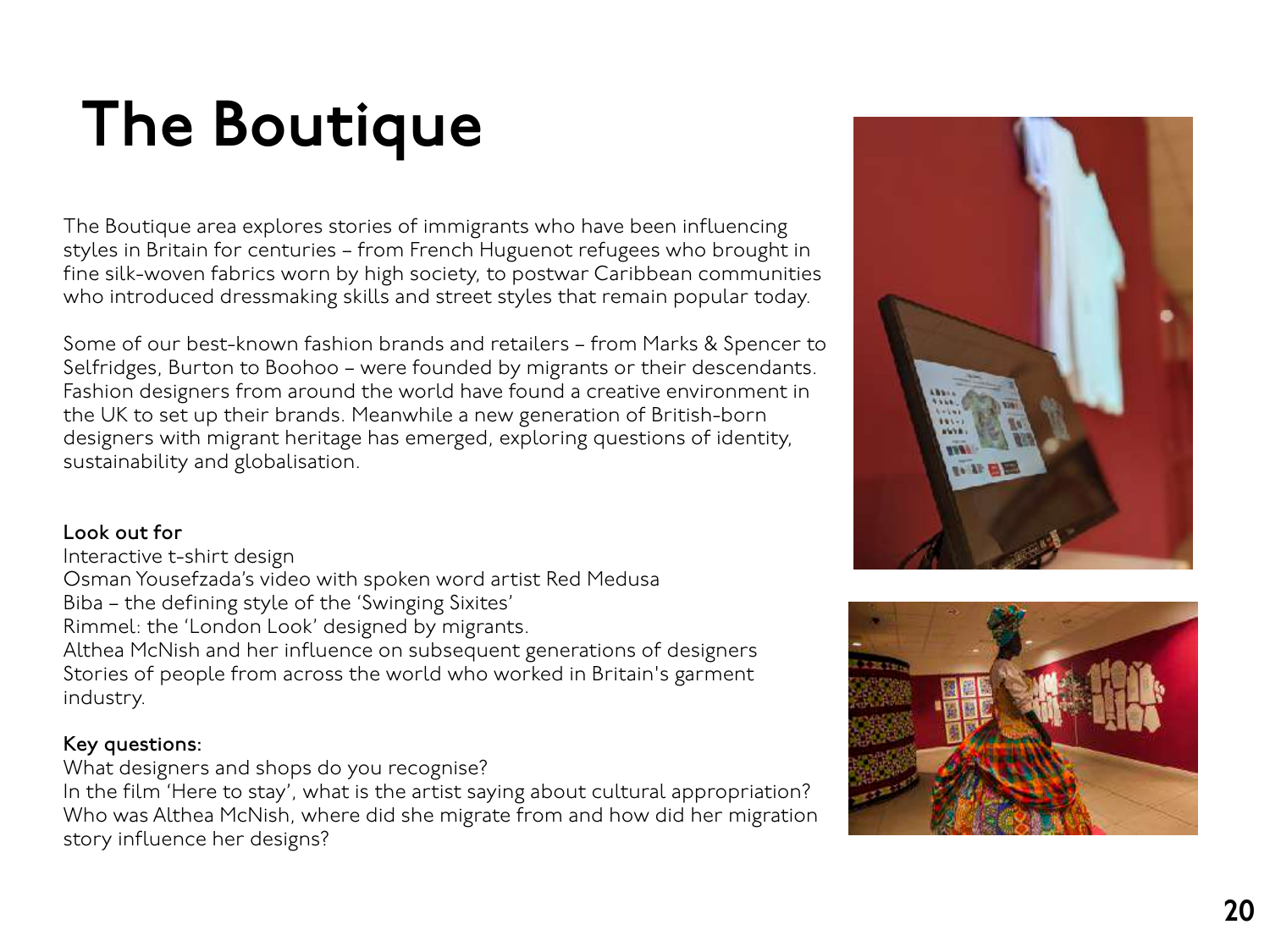### Migrant Makers Market



The Migrant Makers Market is the Migration Museum's concept shop, selling products made and created exclusively by migrant-founded brands.

While you explore the beautiful and unique range of products you will find 'Meet the Maker' cards which tell the stories of the creators behind the items on sale.

We ask that students only visit the shop in small supervised groups of no more than 10 students at a time. If students want to make a purchase, please arrange this at the end of the visit or during the lunch period. Please encourage students to be sensible when in the shop and ask them to prepare their money ahead of geting to the till. Please be aware the this area may often be busy and is positioned by the entrance to the museum.

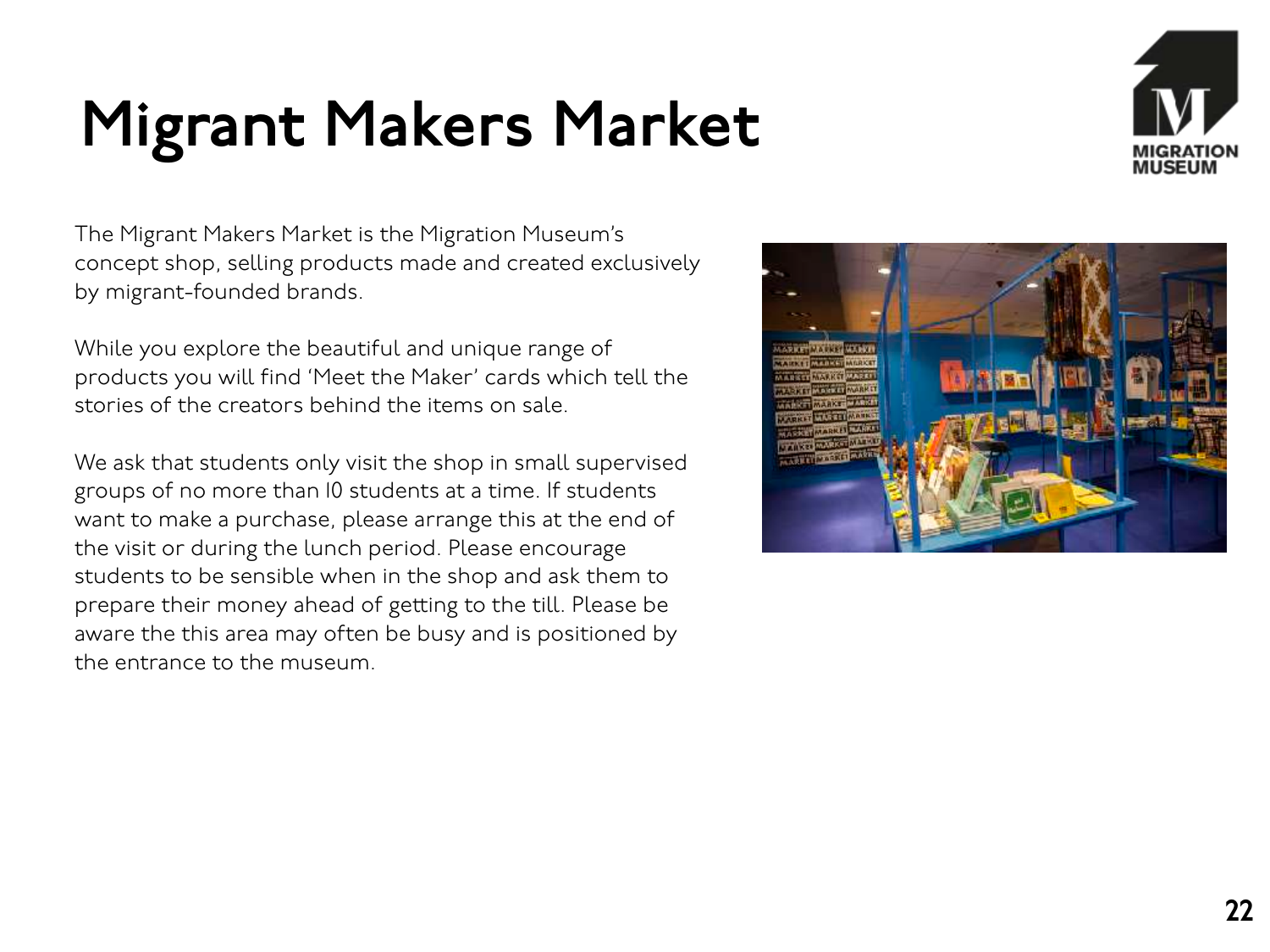### Historical Stories

We know how important it is to frame contemporary migration stories within the context of the longhistory of people coming to – and leaving from – Britain. Migration is not just a modern story, it is one that dates back thousands of years, and has always shaped our industries, technologies, cultures and societies. We have highlighted where you can find some of the historical stories in the exhibition:



1. Pasqua Rosée's 17th-century cofee house 2. German businesses at the turn of the 20th century 3. Dollond Spyglass c.1750 4. Italian Ice Cream in the 19th century 5. Cash Machine: City of London and Bank of England. 6. Garment Industries 7. Irish migration in the 20th century